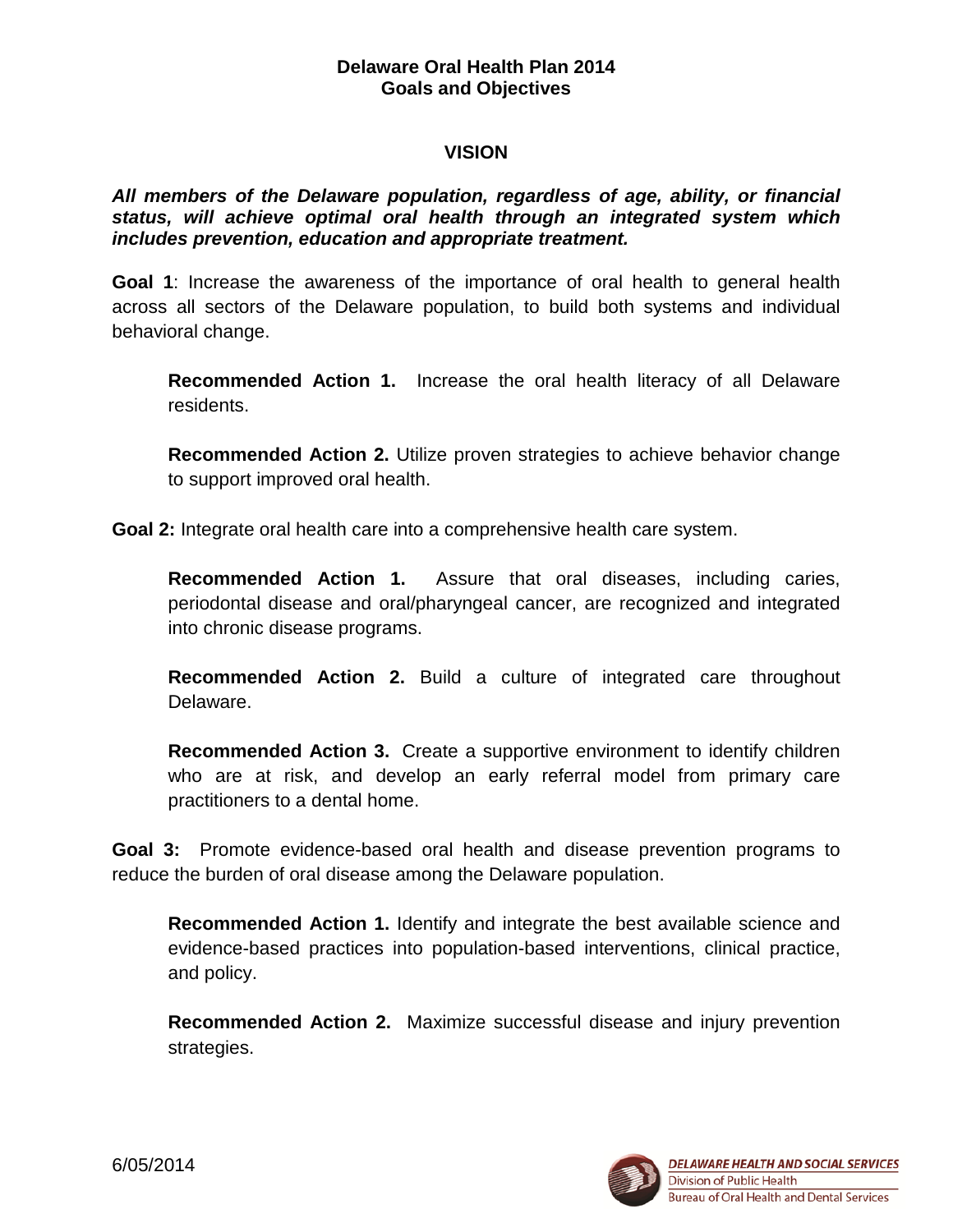**Recommended Action 3.** Promote and implement compliance with standards of care to ensure quality in the delivery of oral health care and disease prevention services.

**GOAL 4:** Assure that the oral health workforce composition is sufficient to meet the needs of the entire population.

**Recommended Action 1.** Support and coordinate the access initiatives of government and private non-profit organizations with the Delaware Institute of Dental Education and Research (DIDER).

**Recommended Action 2.** Continue to monitor the workforce capacity and identify future needs to ensure that demands for oral health care are met.

**Recommended Action 3.** Maximize the availability of oral health care by utilizing providers to the full extent of their training and/or licensure.

**Recommended Action 4.** Encourage and sustain volunteerism among oral health providers to enhance the ability of the safety net to meet the need of vulnerable populations.

**Recommended Action 5.** Increase the number of Delaware students who pursue dental careers.

**Recommended Action 6.** Establish effective recruitment strategies to ensure a workforce that can address dental shortage areas and cultural needs.

**Recommended Action 7.** Train providers to deliver culturally competent care.

**GOAL 5:** Develop financing strategies that support coverage and reimbursement for oral health services.

**Recommended Action 1.** Maintain competitive reimbursement for oral health care.

**Recommended Action 2.** Expand Medicaid coverage to include basic dental benefits for eligible adults.

**Recommended Action 3.** Promote commercial dental insurance for families.

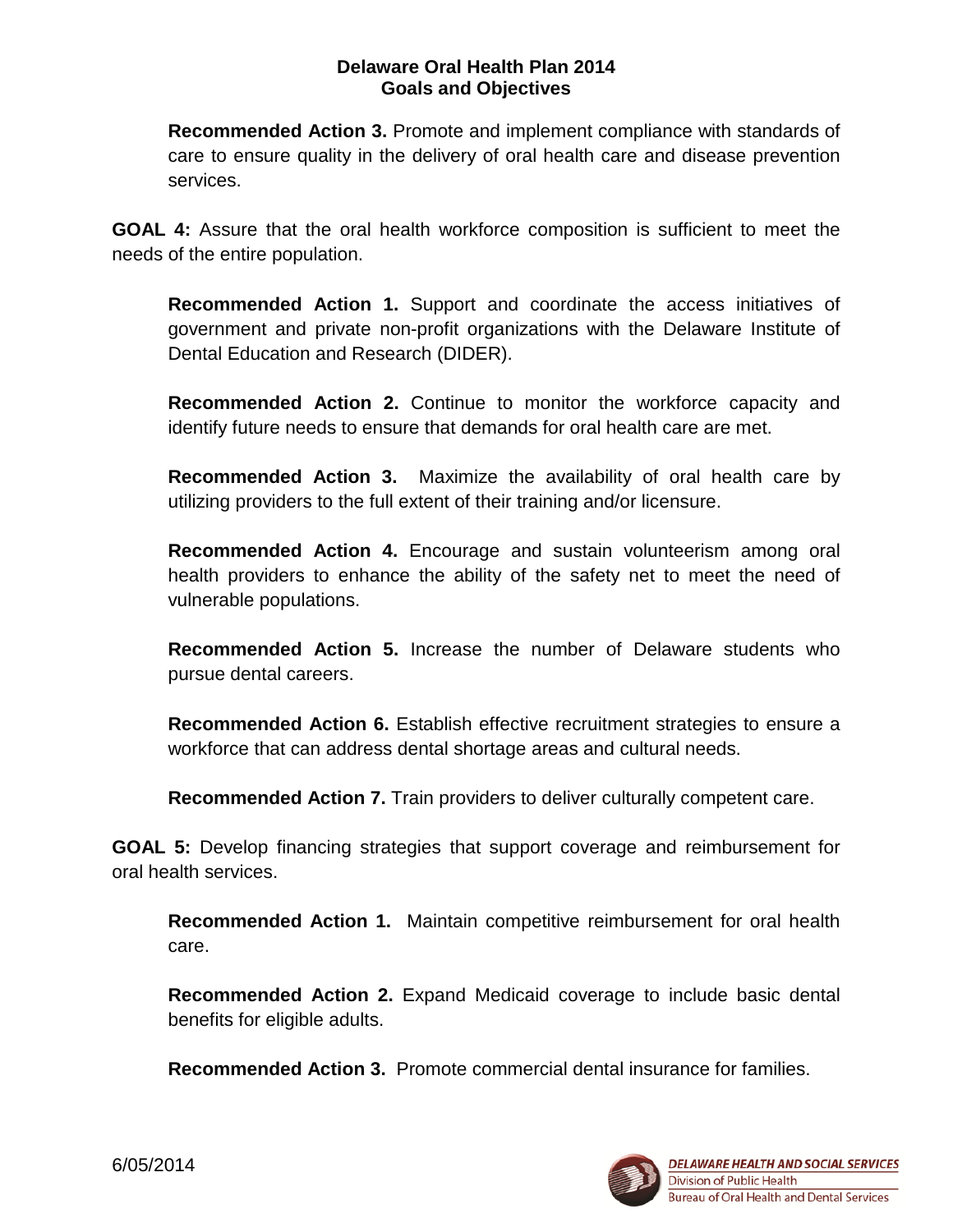**Recommended Action 4.** Maximize opportunities within the Affordable Care Act to increase access to oral health care.

**GOAL 6:** Assure access to oral health care, particularly for those who are vulnerable.

**Recommended Action 1.** Identify social, economic, environmental and programmatic barriers to oral health.

**Recommended Action 2.** Pursue strategies to overcome barriers to oral health and improve oral health outcomes.

**Recommended Action 3.** Assure that all children are receiving necessary oral health services and have a dental home.

**Recommended Action 4.** Identify and engage community organizations to champion oral health access and disease prevention activities at the local level.

**Recommended Action 5.** Deliver care in traditional and non-traditional community-based settings (where the people are).

**Recommended Action 6.** Ensure that oral health care is delivered in the most appropriate and cost effective setting.

**Recommended Action 7.** Build information and referral systems to link at-risk and vulnerable populations to care.

**GOAL 7:** Sustain the appropriate infrastructure within state government to provide quality assurance through monitoring and supporting the oral health of the population.

**Recommended Action 1.** Ensure the allocation of funding from the Delaware state budget for a robust oral health program.

**Recommended Action 2.** Develop and maintain a comprehensive epidemiological oral health surveillance system to identify, investigate, measure, monitor and prioritize oral health and oral health services.

**Recommended Action 3.** Utilize surveillance data to guide the development of programmatic interventions.

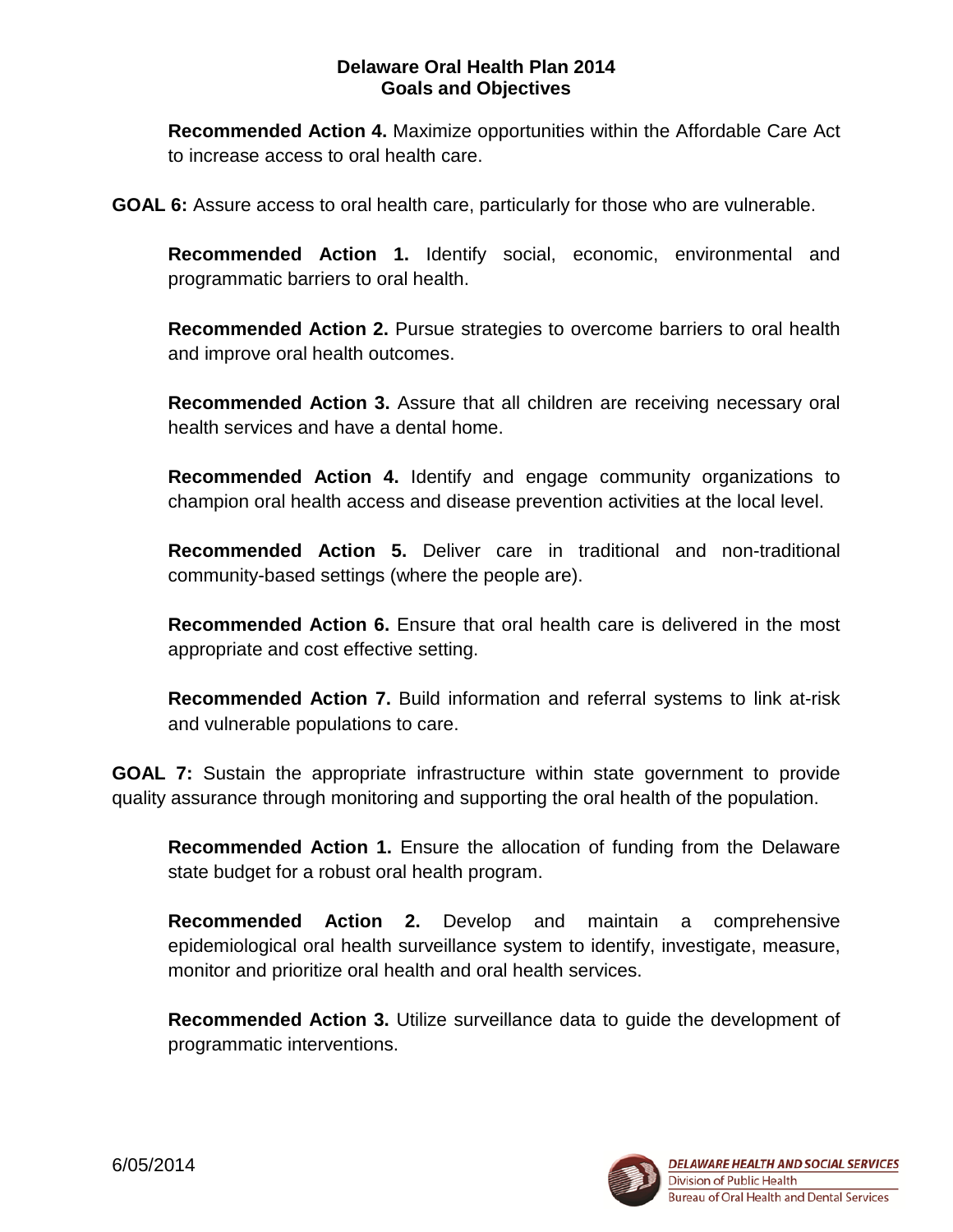**Recommended Action 4.** Utilize surveillance data to educate and guide the development of policies and initiatives for improving oral health.

**Recommended Action 5.** Develop the capacity to document, monitor and regularly update information regarding the number of oral health providers, such as dentists, dental hygienists, and dental assistants, practicing in Delaware.

**Recommended Action 6.** Assure that current and new oral health performance measures, including *Healthcare Effectiveness Data and Information Set* (HEDIS), are included in program planning, implementation, and that the outcomes are measured and reported.

**Recommended Action 7.** Facilitate public/private partnerships to address oral health needs.

**Recommended Action 8.** Develop and coordinate population-based oral health programs to assure assessment of needs, availability of services, and development of appropriate policy.

**Recommended Action 9.** Improve the efficacy and quality of oral health services by developing and implementing evaluation protocols for use in all service settings.

**Recommended Action 10.** Create a statewide clearinghouse to serve as a resource for information on existing oral health programs, technical support, funding consultation and successful public health models.

**Recommended Action 11.** Monitor and evaluate the implementation of the state oral health plan.

**Goal 8:** Increase partnerships and collaborations to build and maintain a coordinated advocacy initiative to improve oral health systems in Delaware.

**Recommended Action 1.** Enhance and sustain the Delaware Oral Health Coalition.

**Recommended Action 2.** Foster partnerships among agencies and organizations to include oral health in general health programs.